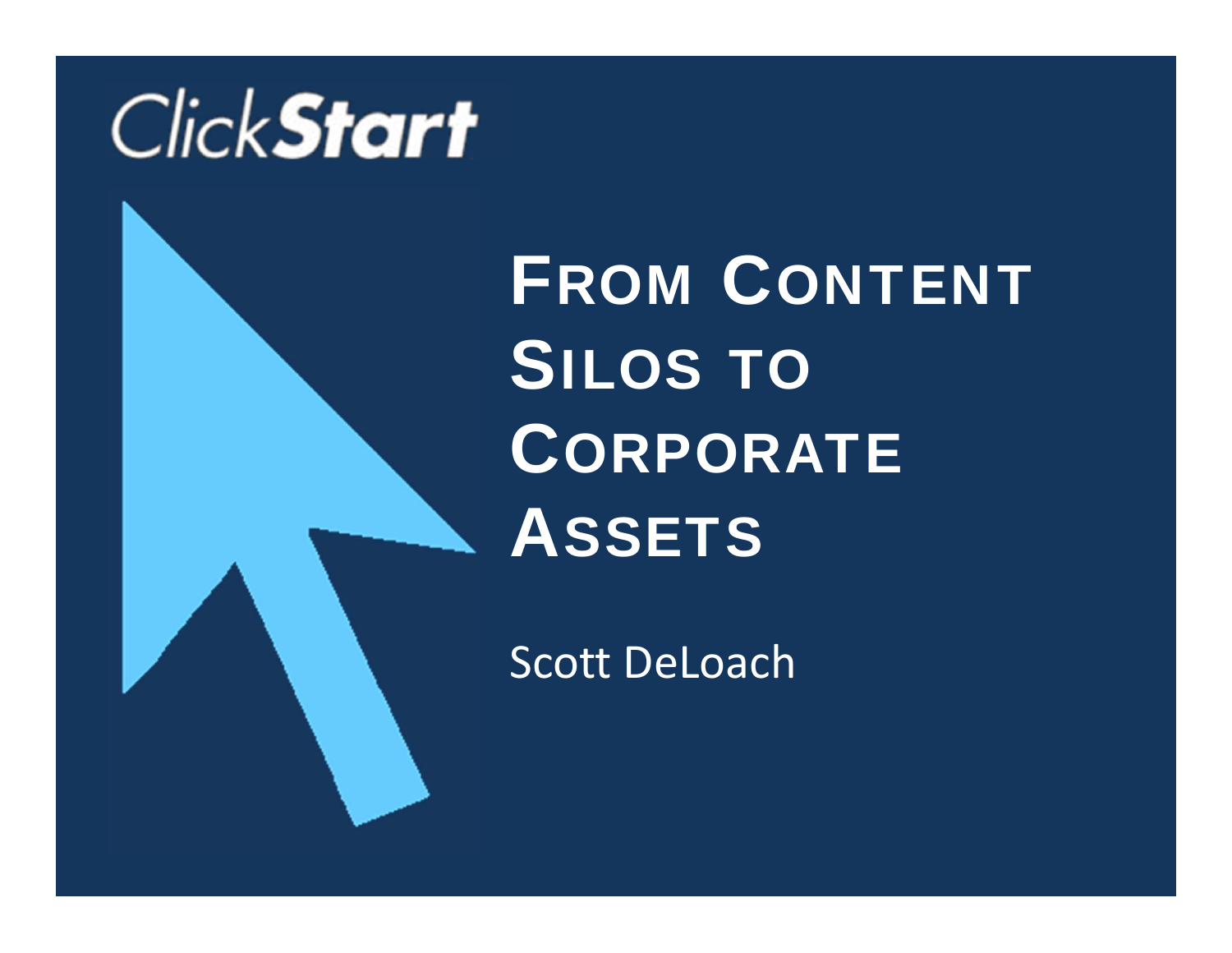# **Overview**

- $\mathbf \Omega$  $\cdot$  Embedding content in HTML
- $\mathbf C$  $\cdot$  Converting content into HTML
- $\bullet$  $\cdot$  Reformatting and modifying embedded content
- $\bullet$ • Best practices
- Resources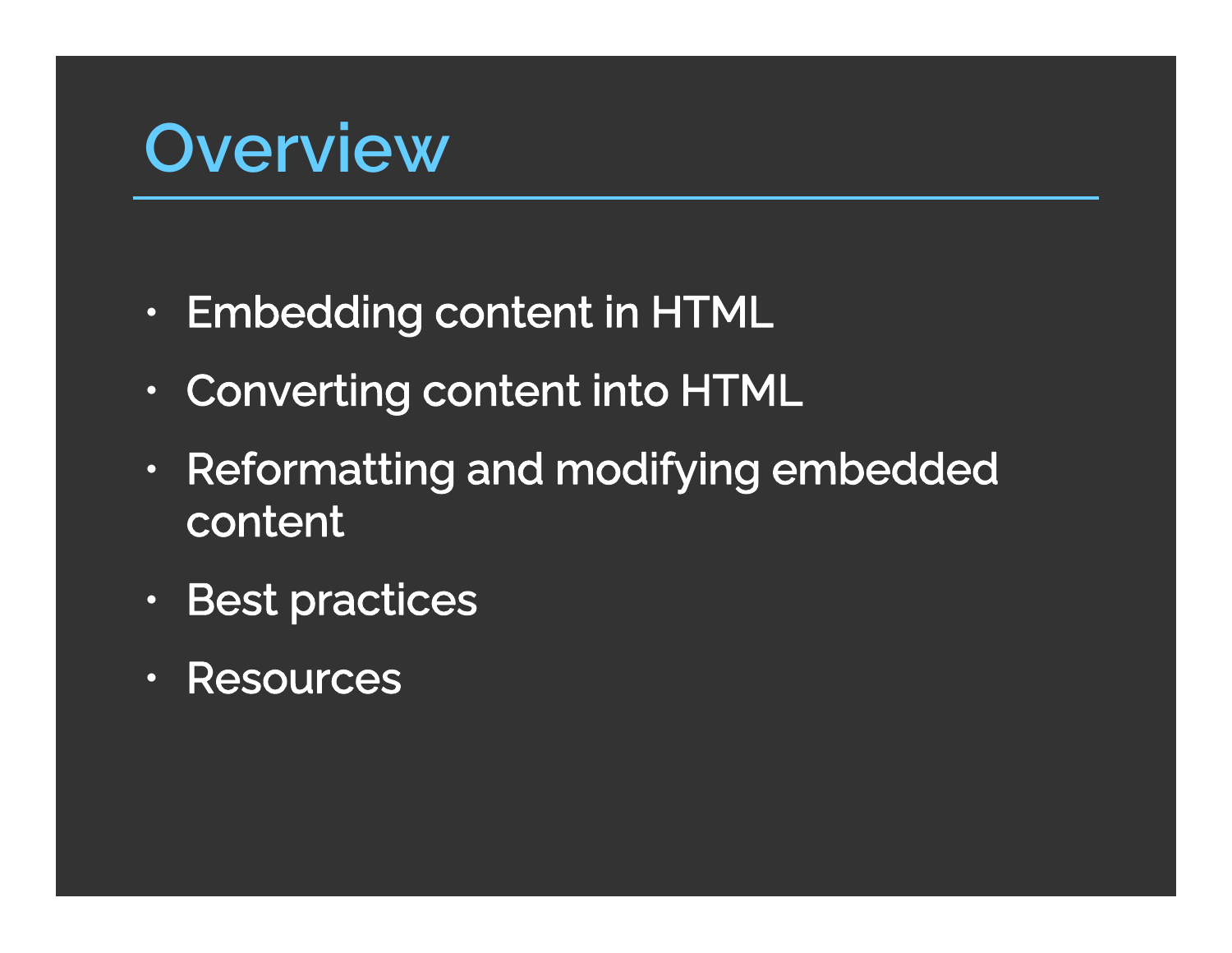# **Why?**

- $\mathbf \Omega$  $\,\cdot\,$  Reuse content that's "trapped" in documents
- $\mathbf C$ Single source
- $\bullet$  $\,\cdot\,$  Build a community of knowledge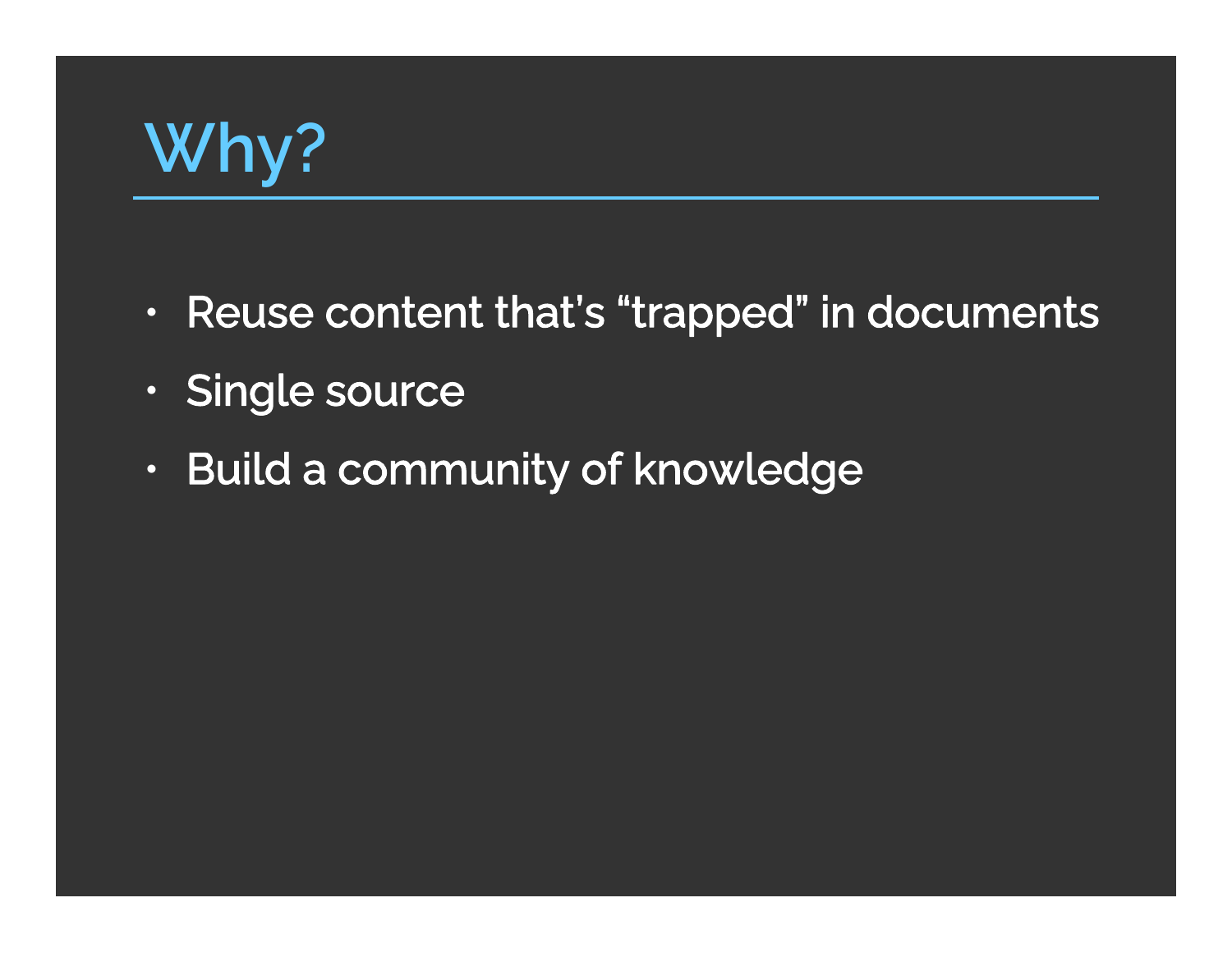# EMBEDDING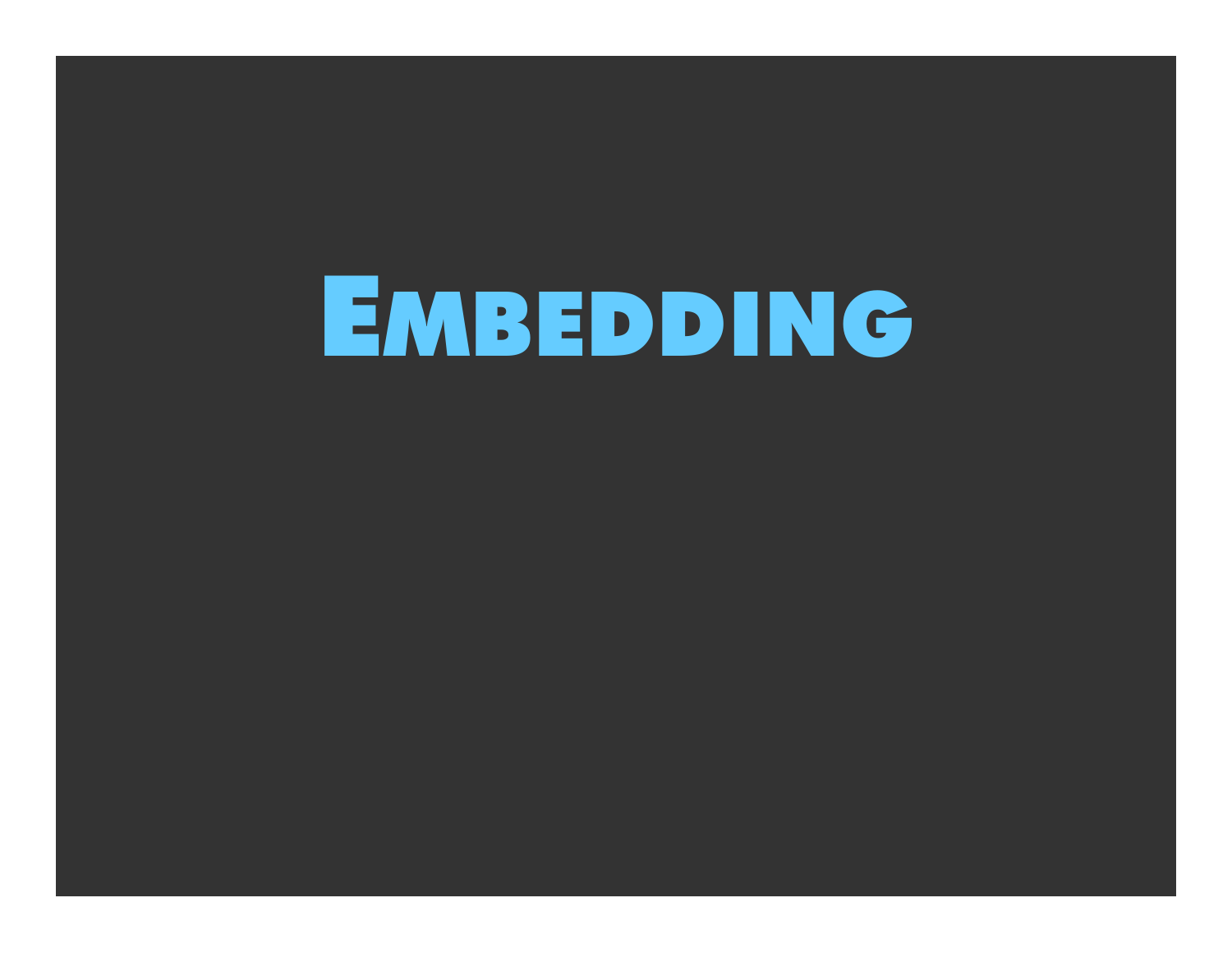#### **TXT, HTML, PDF**

- TXT
- HTML
- PDF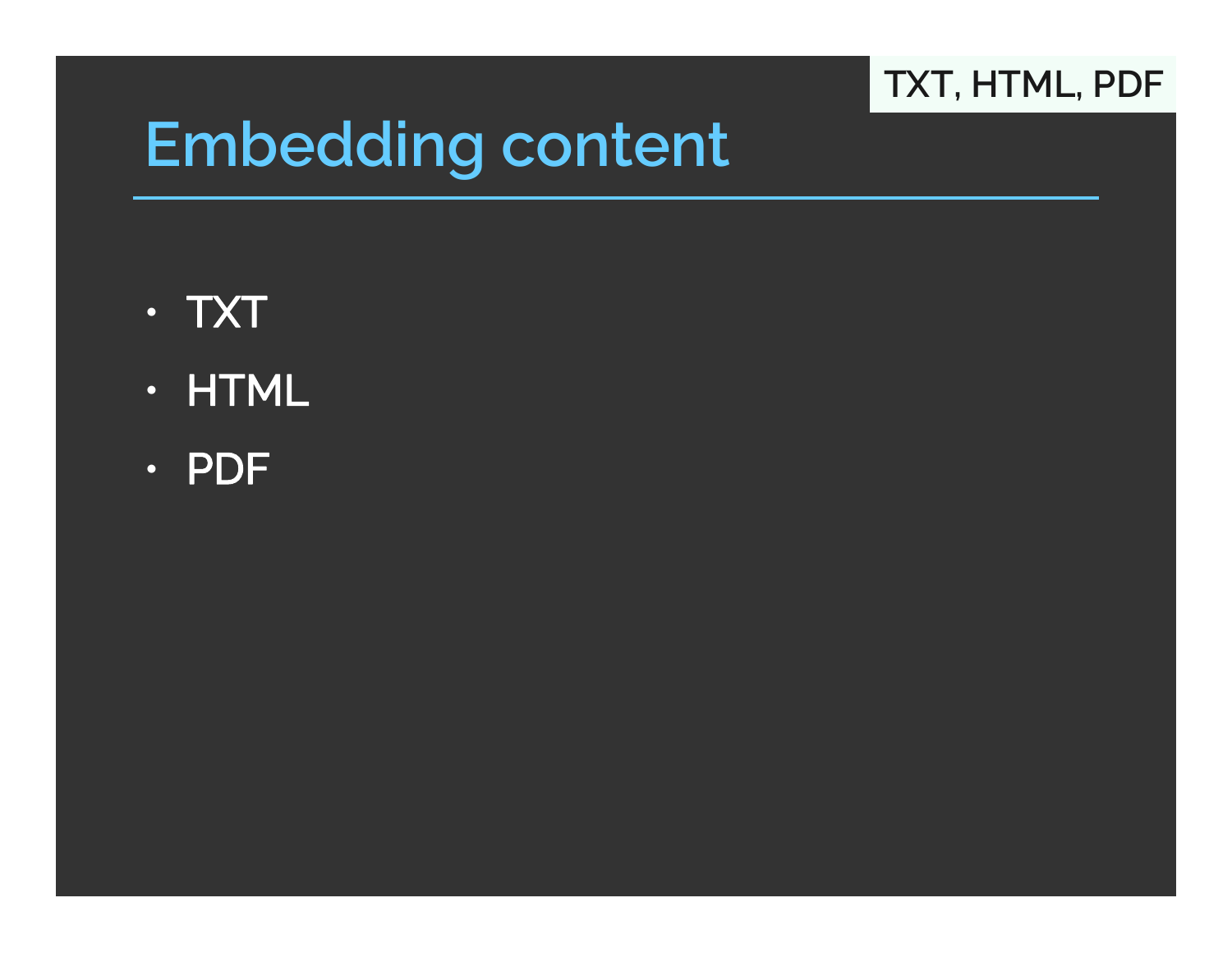#### **TXT, HTML, PDF**

# **Embedding content**

### • TXT

<iframe src="filename.txt"></iframe>

### • HTML

<iframe src="url"></iframe>

### • PDF

<embed src="example.pdf" type="application/pdf" />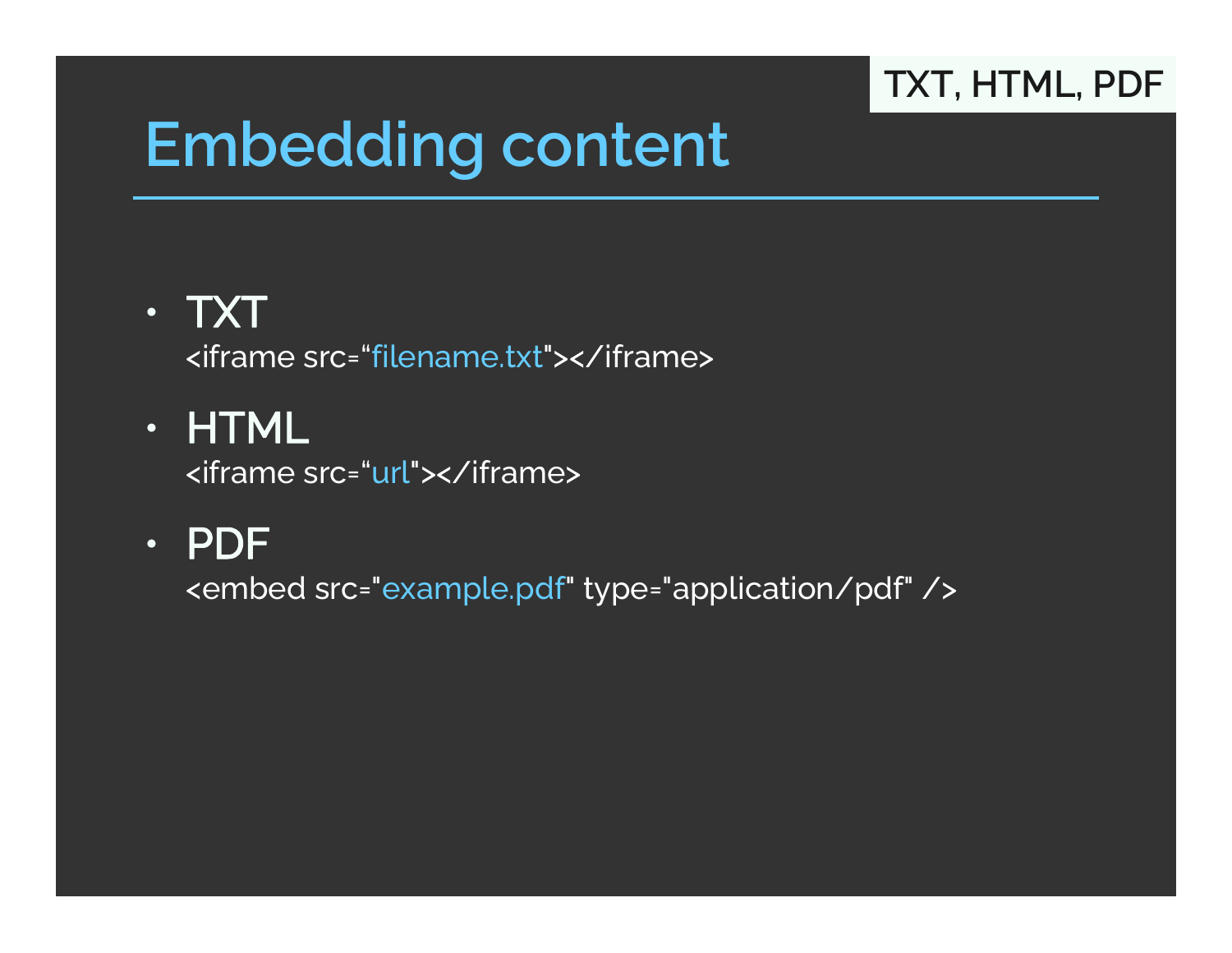

# **Embedding content**

#### To complete the form

#### 1 Type your name

2 …

|                                        | Department of the Treasury<br><b>Internal Revenue Service</b> | <b>Identification Number and Certification</b><br>Go to www.irs.gov/FormW9 for instructions and the latest information.                                                                                                                                                                                                                                                                                                                                                                                                                                                                                                                                                     |                                                                              | <b>Give Form to the</b><br>requester. Do not<br>send to the IRS.                                        |
|----------------------------------------|---------------------------------------------------------------|-----------------------------------------------------------------------------------------------------------------------------------------------------------------------------------------------------------------------------------------------------------------------------------------------------------------------------------------------------------------------------------------------------------------------------------------------------------------------------------------------------------------------------------------------------------------------------------------------------------------------------------------------------------------------------|------------------------------------------------------------------------------|---------------------------------------------------------------------------------------------------------|
|                                        |                                                               | 1 Name (as shown on your income tax return). Name is required on this line; do not leave this line blank.                                                                                                                                                                                                                                                                                                                                                                                                                                                                                                                                                                   |                                                                              |                                                                                                         |
|                                        |                                                               | 2 Business name/disregarded entity name, if different from above                                                                                                                                                                                                                                                                                                                                                                                                                                                                                                                                                                                                            |                                                                              |                                                                                                         |
| ಣೆ<br>pages                            | following seven boxes.                                        | 3 Check appropriate box for federal tax classification of the person whose name is entered on line 1. Check only one of the<br>C Corporation<br>S Corporation<br>Partnership                                                                                                                                                                                                                                                                                                                                                                                                                                                                                                | Trust/estate                                                                 | 4 Exemptions (codes apply only to<br>certain entities, not individuals; see<br>instructions on page 3): |
| g                                      | Individual/sole proprietor or<br>single-member LLC            |                                                                                                                                                                                                                                                                                                                                                                                                                                                                                                                                                                                                                                                                             |                                                                              | Exempt payee code (if any)                                                                              |
| pecific Instructions<br>Print or type. |                                                               | Limited liability company. Enter the tax classification (C=C corporation, S=S corporation, P=Partnership) ▶<br>Note: Check the appropriate box in the line above for the tax classification of the single-member owner. Do not check<br>LLC if the LLC is classified as a single-member LLC that is disregarded from the owner unless the owner of the LLC is<br>another LLC that is not disregarded from the owner for U.S. federal tax purposes. Otherwise, a single-member LLC that<br>is disregarded from the owner should check the appropriate box for the tax classification of its owner.                                                                           | code (if anv)                                                                | <b>Exemption from FATCA reporting</b>                                                                   |
|                                        | Other (see instructions)                                      |                                                                                                                                                                                                                                                                                                                                                                                                                                                                                                                                                                                                                                                                             |                                                                              | (Applies to accounts maintained outside the U.S.)                                                       |
| ശ                                      |                                                               | 5 Address (number, street, and apt. or suite no.) See instructions.                                                                                                                                                                                                                                                                                                                                                                                                                                                                                                                                                                                                         | Requester's name and address (optional)                                      |                                                                                                         |
| å                                      |                                                               |                                                                                                                                                                                                                                                                                                                                                                                                                                                                                                                                                                                                                                                                             |                                                                              |                                                                                                         |
|                                        | 6 City, state, and ZIP code                                   |                                                                                                                                                                                                                                                                                                                                                                                                                                                                                                                                                                                                                                                                             |                                                                              |                                                                                                         |
| Part I<br>TIN, later.                  |                                                               | <b>Taxpayer Identification Number (TIN)</b><br>Enter your TIN in the appropriate box. The TIN provided must match the name given on line 1 to avoid<br>backup withholding. For individuals, this is generally your social security number (SSN). However, for a<br>resident alien, sole proprietor, or disregarded entity, see the instructions for Part I, later. For other<br>entities, it is your employer identification number (EIN). If you do not have a number, see How to get a<br>Note: If the account is in more than one name, see the instructions for line 1. Also see What Name and<br>Number To Give the Requester for guidelines on whose number to enter. | <b>Social security number</b><br>or<br><b>Employer identification number</b> |                                                                                                         |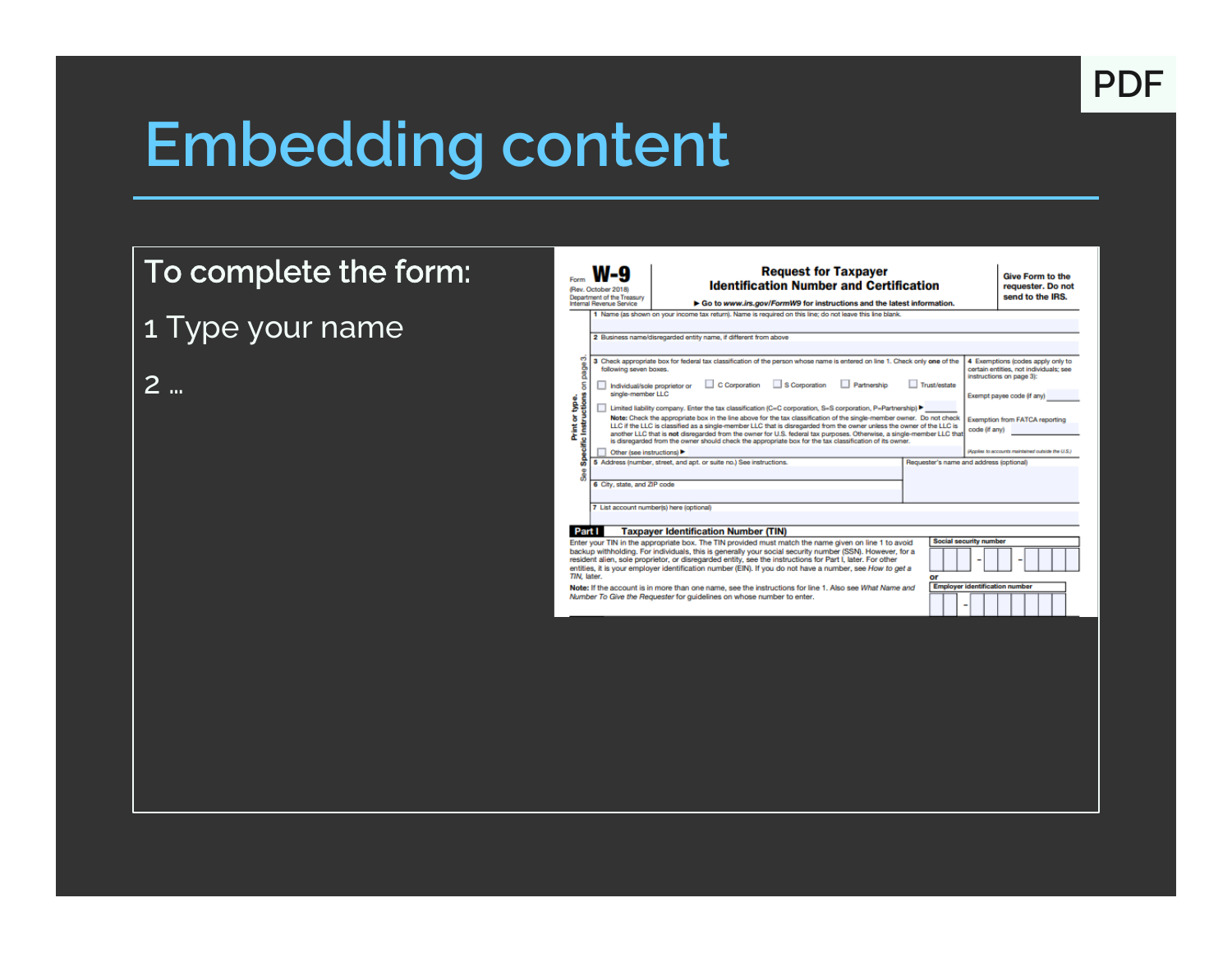#### **Microsoft Office**

- Excel
- PowerPoint
- Word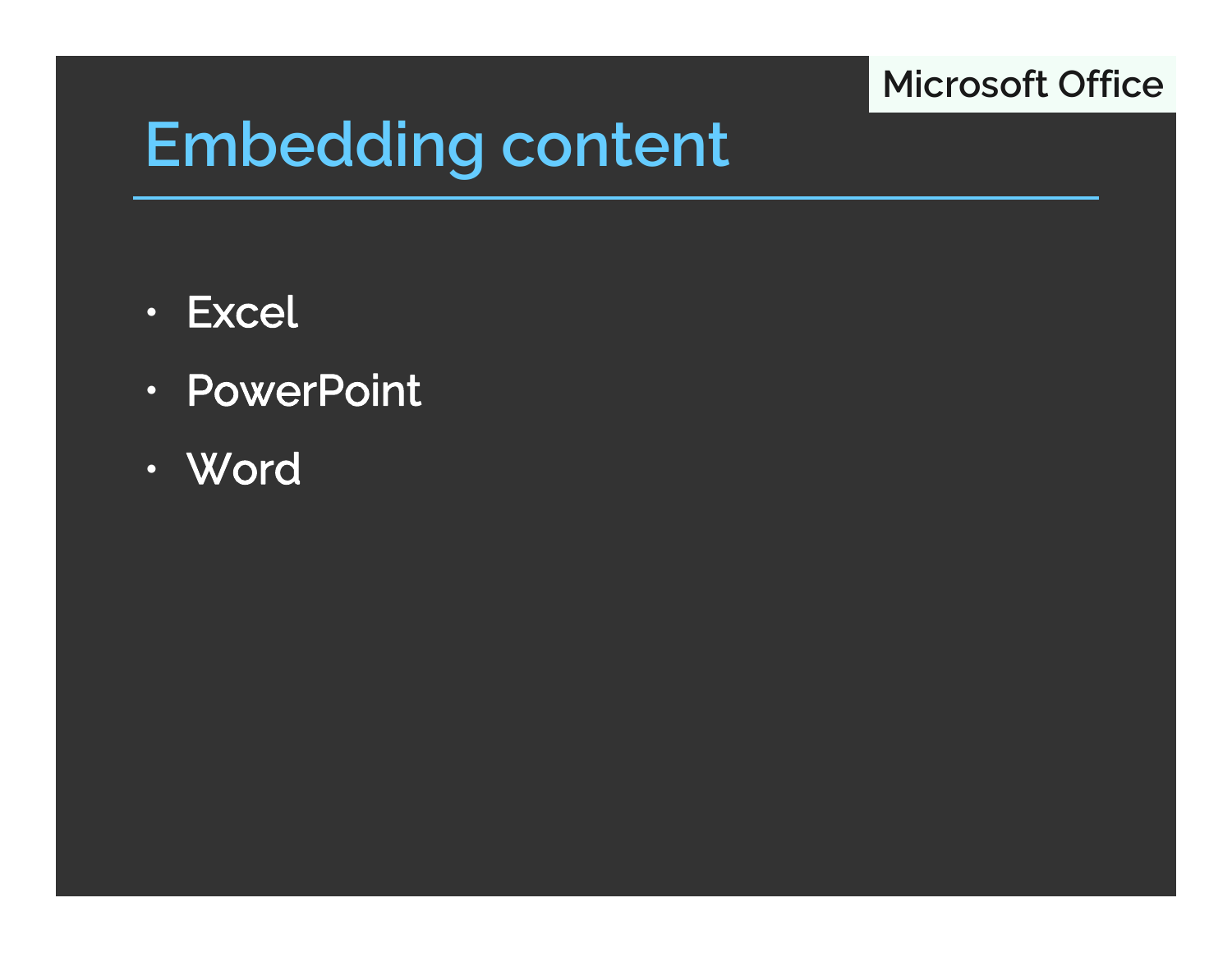#### **Microsoft Office**

- $\mathbf \Omega$  $\cdot$  Open the Microsoft document on OneDrive.
- Click Share.
- $\bullet$  $\cdot$  Select the security options.
- $\Box$  $\cdot$  Click Copy Link.
- Create an iframe in an HTML file: <iframe src="yourURL"></iframe>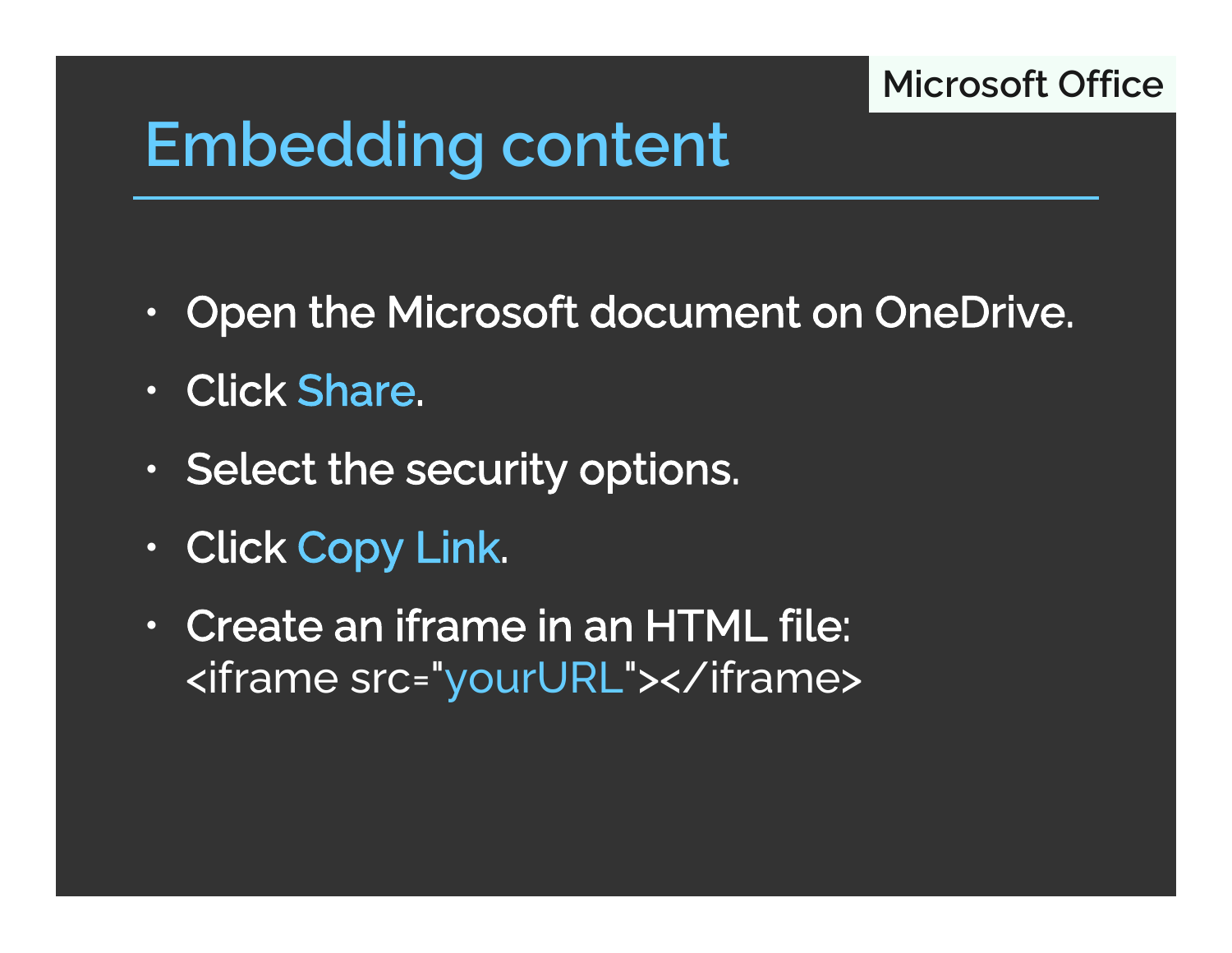#### **Microsoft Office**

# **Embedding content**

### • Excel

https://support.microsoft.com/en-us/office/embed-yourexcel-workbook-on-your-web-page-or-blog-fromsharepoint-or-onedrive-for-business-7af74ce6-e8a0-48acba3b-a1dd627b7773#\_specifyadditionalparameters

### • PowerPoint

Add &wdslideindex=# to the URL: &wdslideindex=2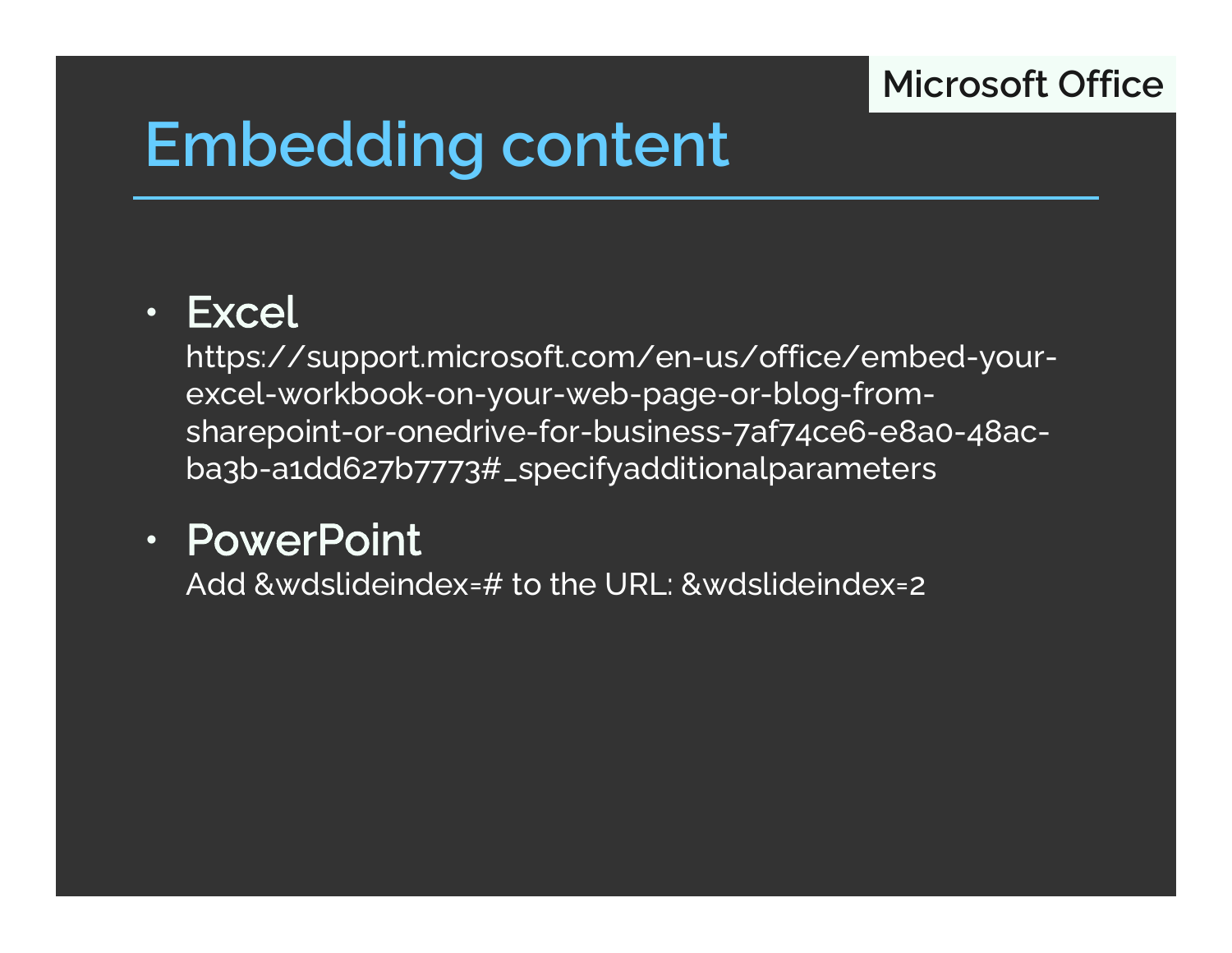#### **PowerPoint**

# **Embedding content**

#### **Slide Heading**

- $\bullet$ **Text**
- $\bullet$ **Text**
- $\bullet$ **Text**
- Text

#### WBT-specific info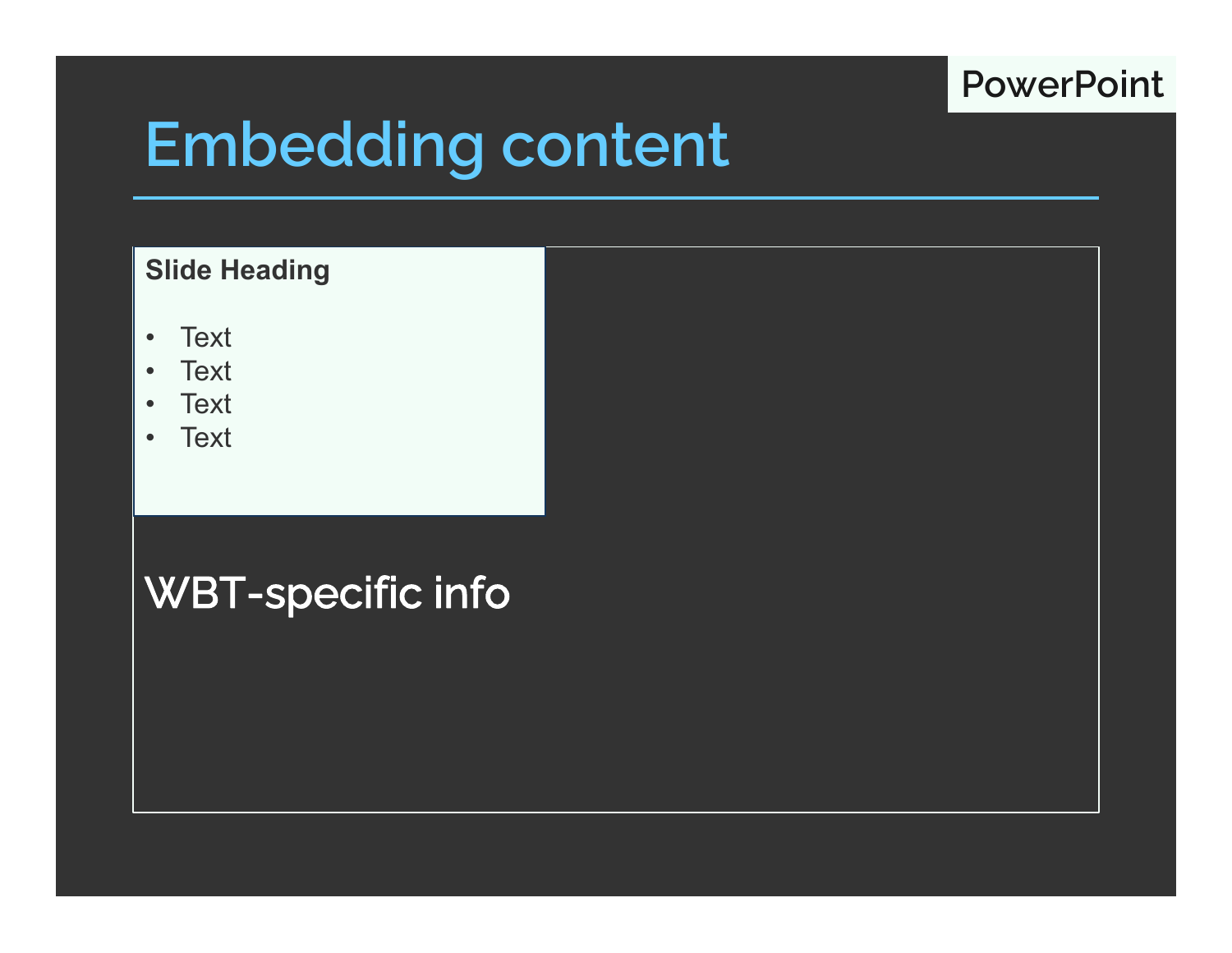#### **Google Suite**

- Docs
- Sheets
- Slides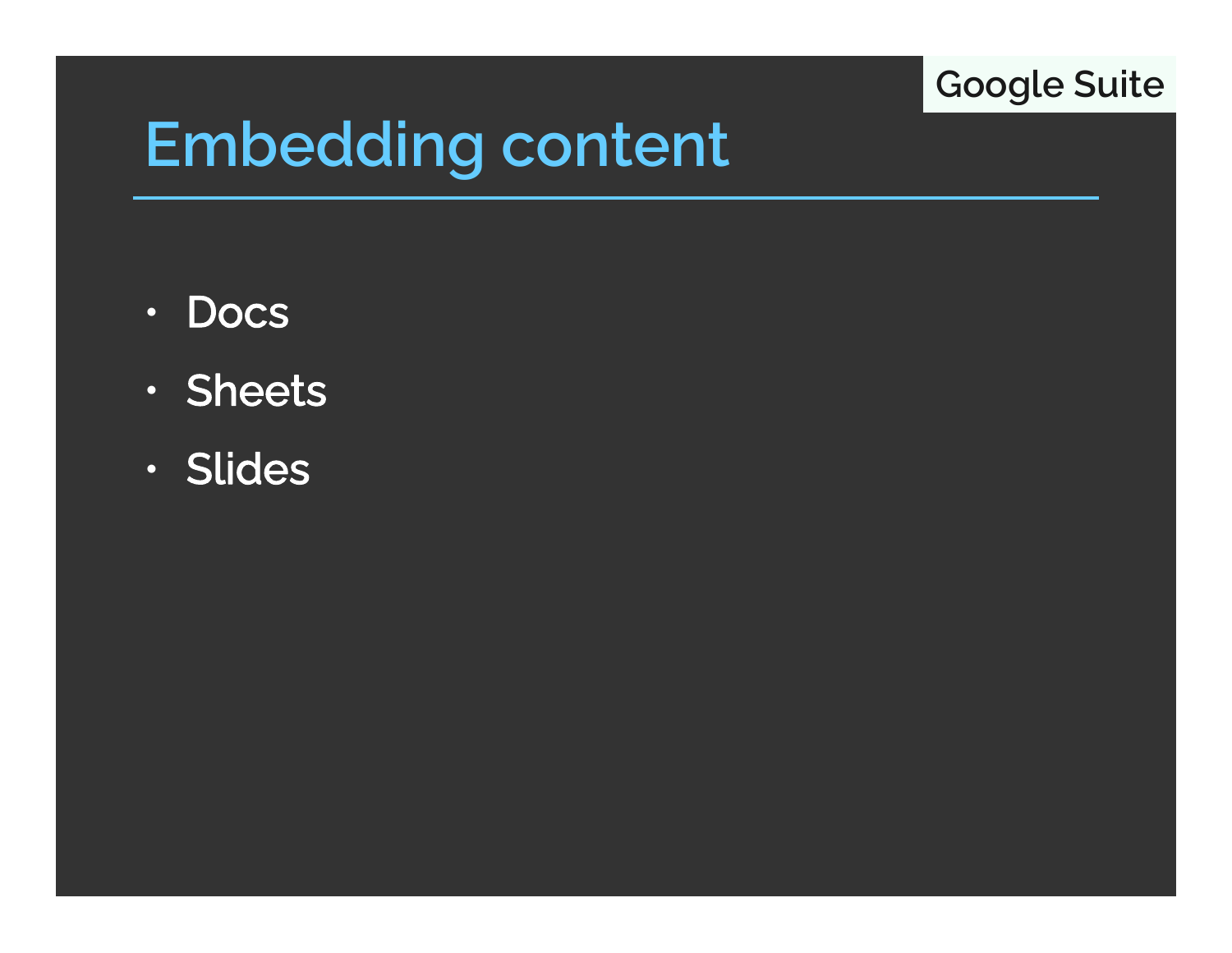#### **Google Suite**

- $\mathbf \Omega$  $\,\cdot\,$  Open the Google document.
- Click Share.
- $\bullet$  $\,\cdot\,$  Select the security options.
- $\Box$  $\cdot$  Click Copy Link.
- Create an iframe in an HTML file: <iframe src="yourURL"></iframe>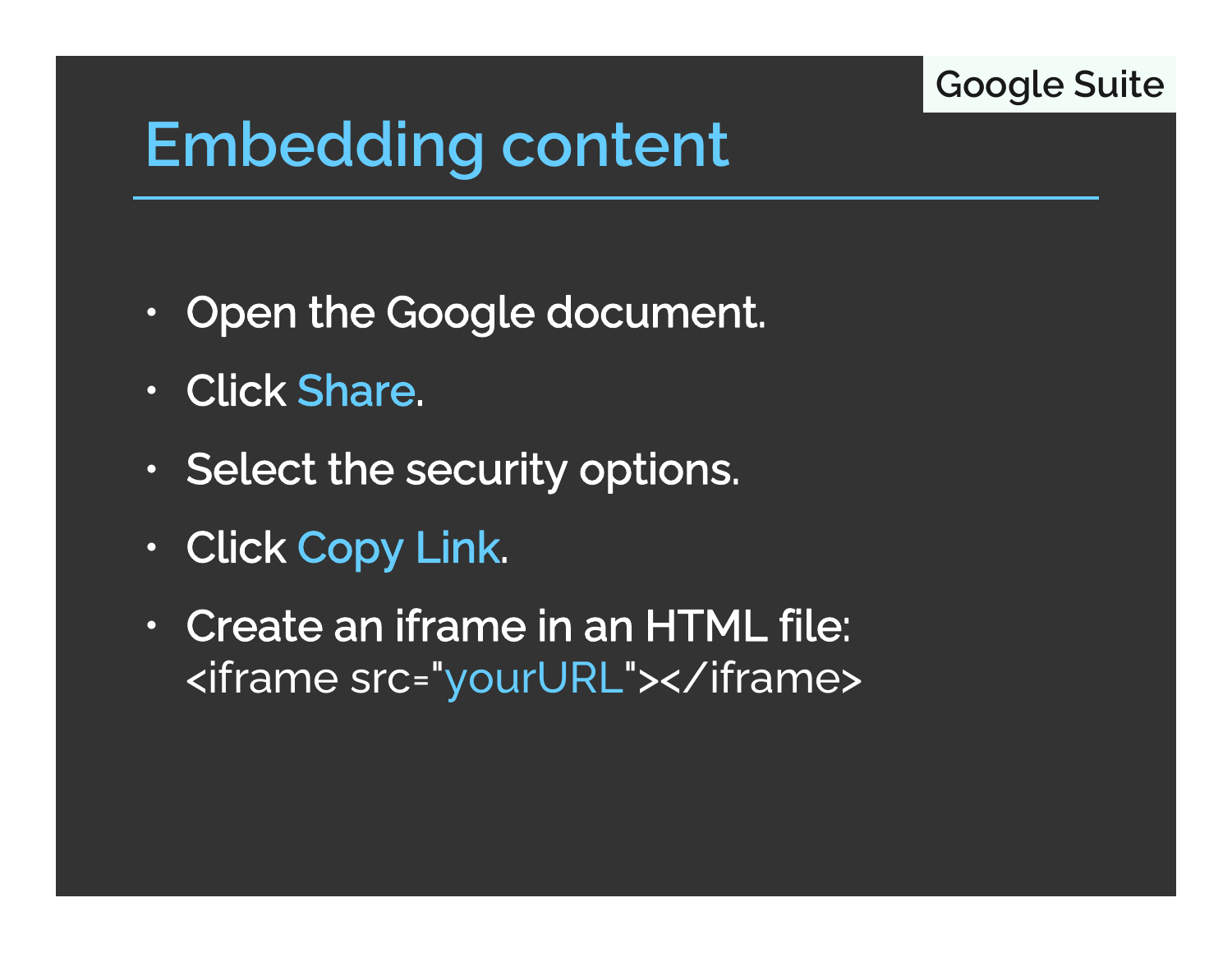#### **Google Suite**

- $\mathbf \Omega$  $\,\cdot\,$  Remove the Google branding and controls Add &rm=minimal to the URL
- Remove viewer "chrome" Add &chrome=false to the URL
- $\bullet$  $\cdot$  Open as read only Replace /edit with /preview in the URL
- • Google Slides – open to a slide Add slide=id.p# to the URL: &slide=id.p4
- $\bullet$  Google Sheets – range Add &range=c1:e4&widget=false&chrome=false to the URL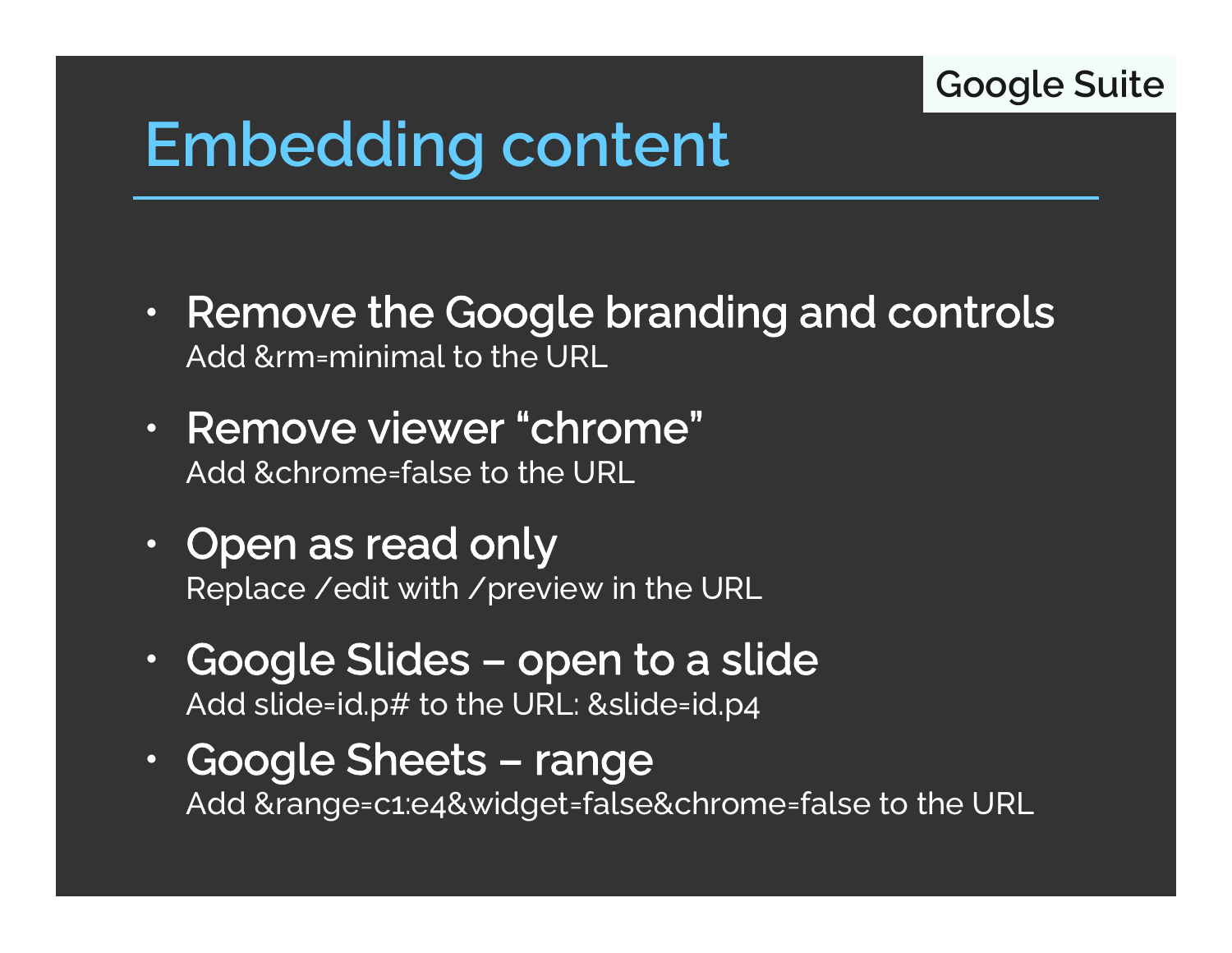# CONVERTING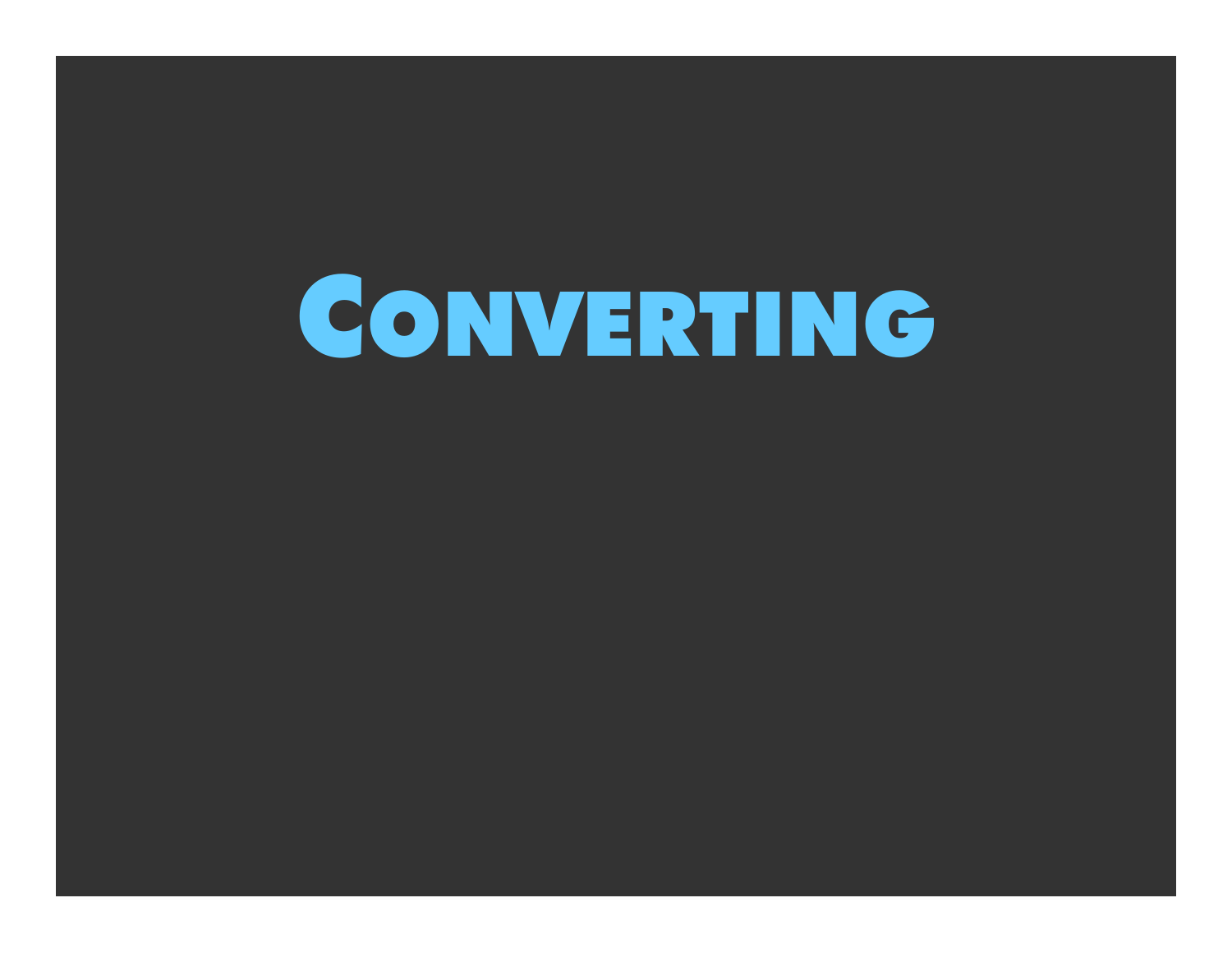#### **TXT, HTML**

## **Converting content**

### AJAX<script> \$.ajax({ url: "example.htm", success: function (data) { \$('body').append(data); }, dataType: 'html' }); </script>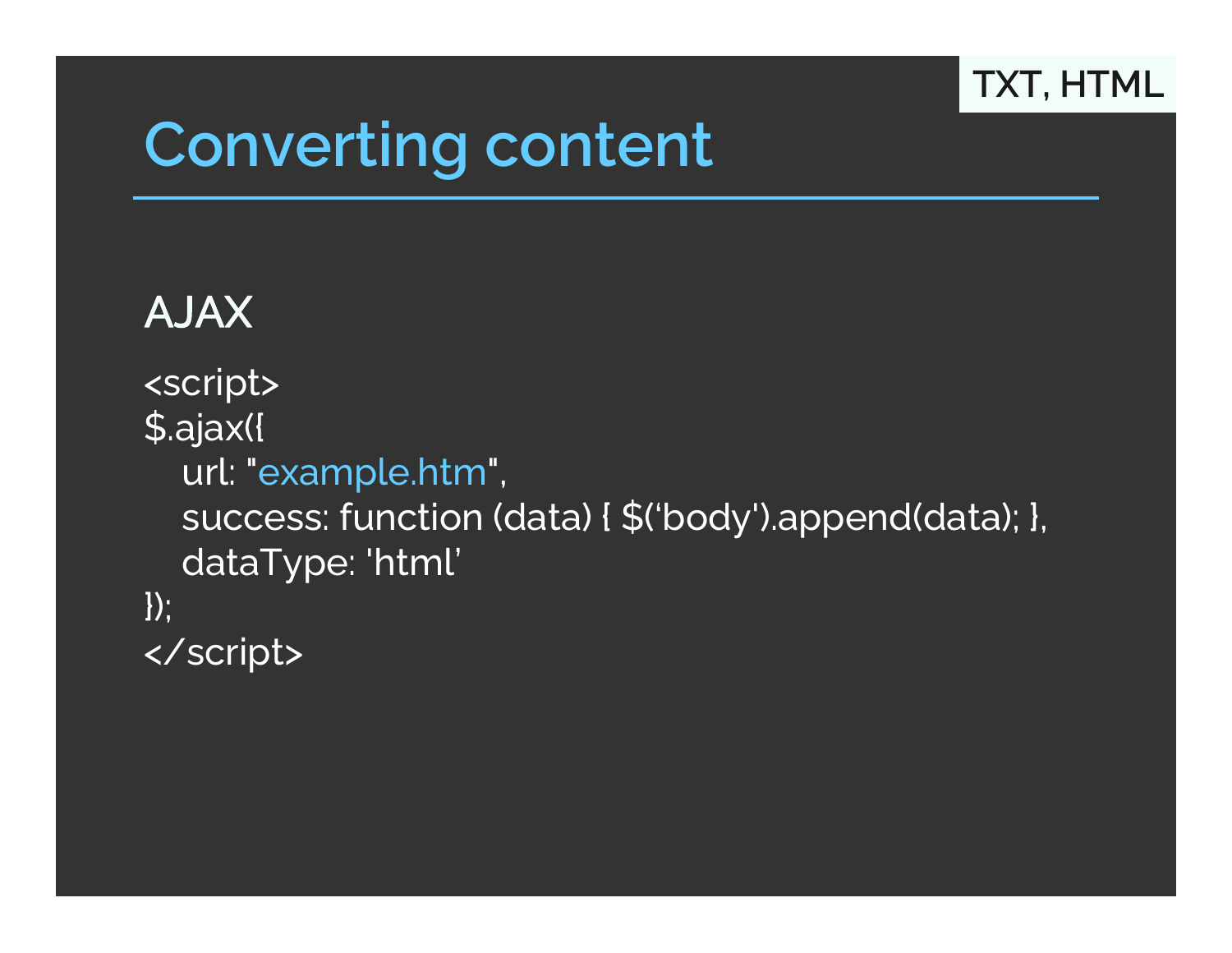#### **Markdown**

# **Converting content**

#### showdown.js

```
<script>
$.ajax({
  url: "example.md",
  success: function (data) { 
      var converter = new showdown.Converter(),
      html = converter.makeHtml(data);
      $('body').append(html); 
  },
  dataType: 'html'
});
</script>
```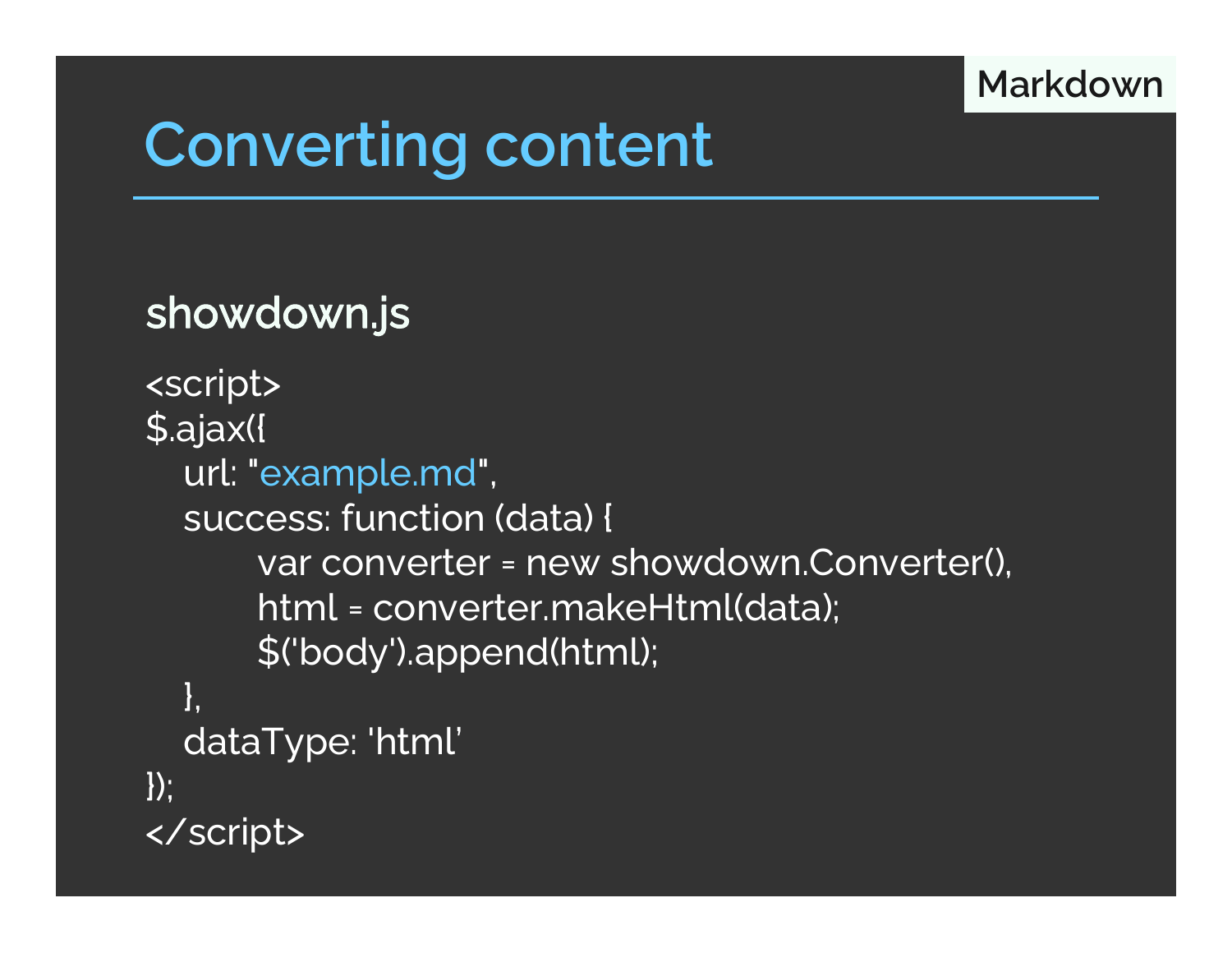#### **PowerPoint**

# **Converting content**

### pptx.js

<script> \$("#result").pptxToHtml({ pptxFileUrl: "example.pptx", fileInputId: "uploadFileInput", slideMode: false, keyBoardShortCut: false  $\}$ ; </script>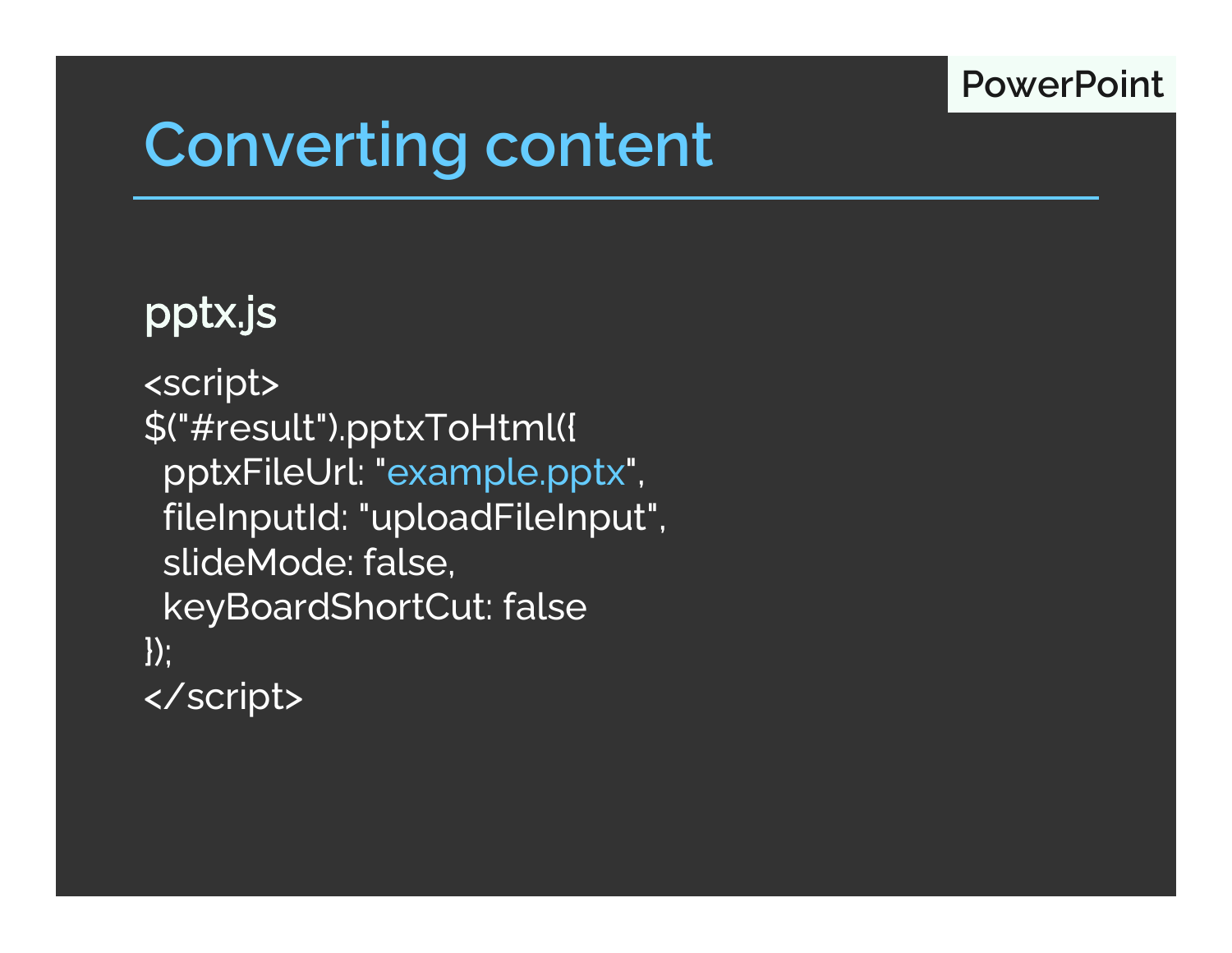

# **Converting content**

### mammoth.js

mammoth.convertToHtml({path: "example.docx"}) .then(function(result){ var html = result.value; var messages = result.messages; }) .done();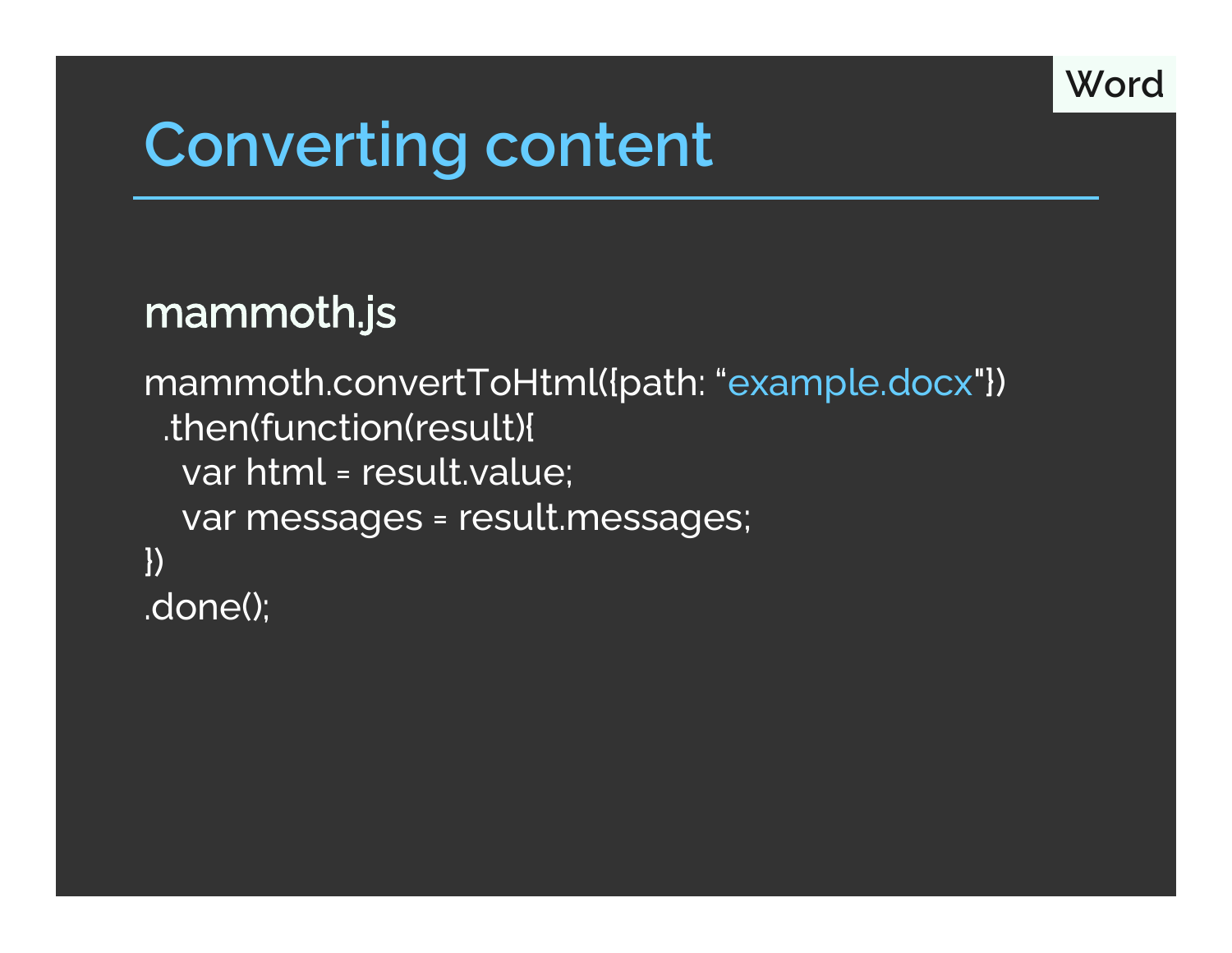

# **Converting content**

### sheetJS.js

fetch('example.xlsx').then(function (res) { if (!res.ok) throw new Error("Could not load file."); return res.arrayBuffer(); })

```
.then(function (ab) {
  var data = new Uint8Array(ab);
  var workbook = XLSX.read(data, {
  type: "array"
\vert);
 var first_sheet_name = workbook.SheetNames[0];
 var worksheet = workbook.Sheets[first_sheet_name];
 var toHTML = XLSX.utils.sheet_to_html(worksheet, { raw: true });
 $('#wrapper').html(toHTML);
\});
```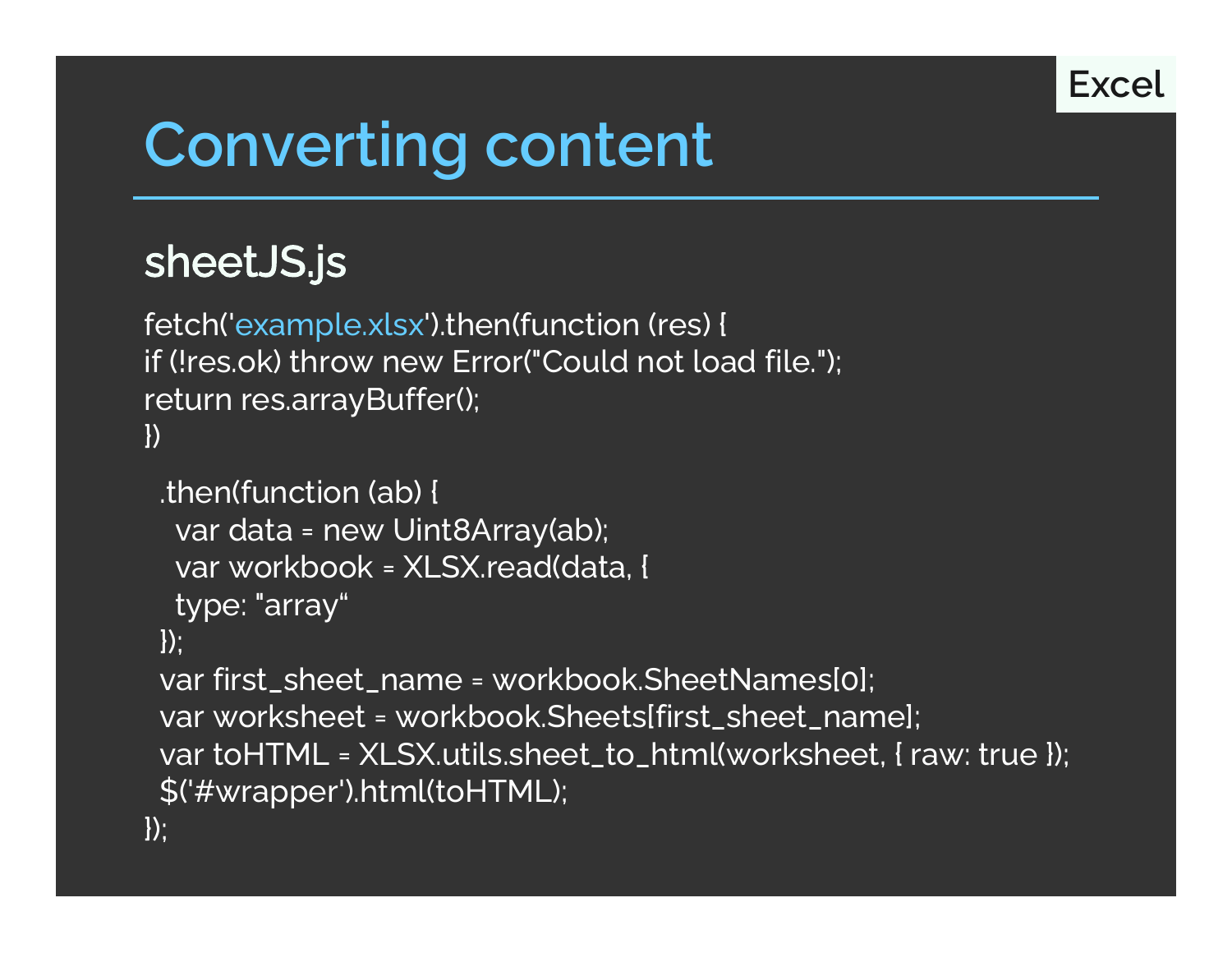# EXTRACTING/ MODIFYING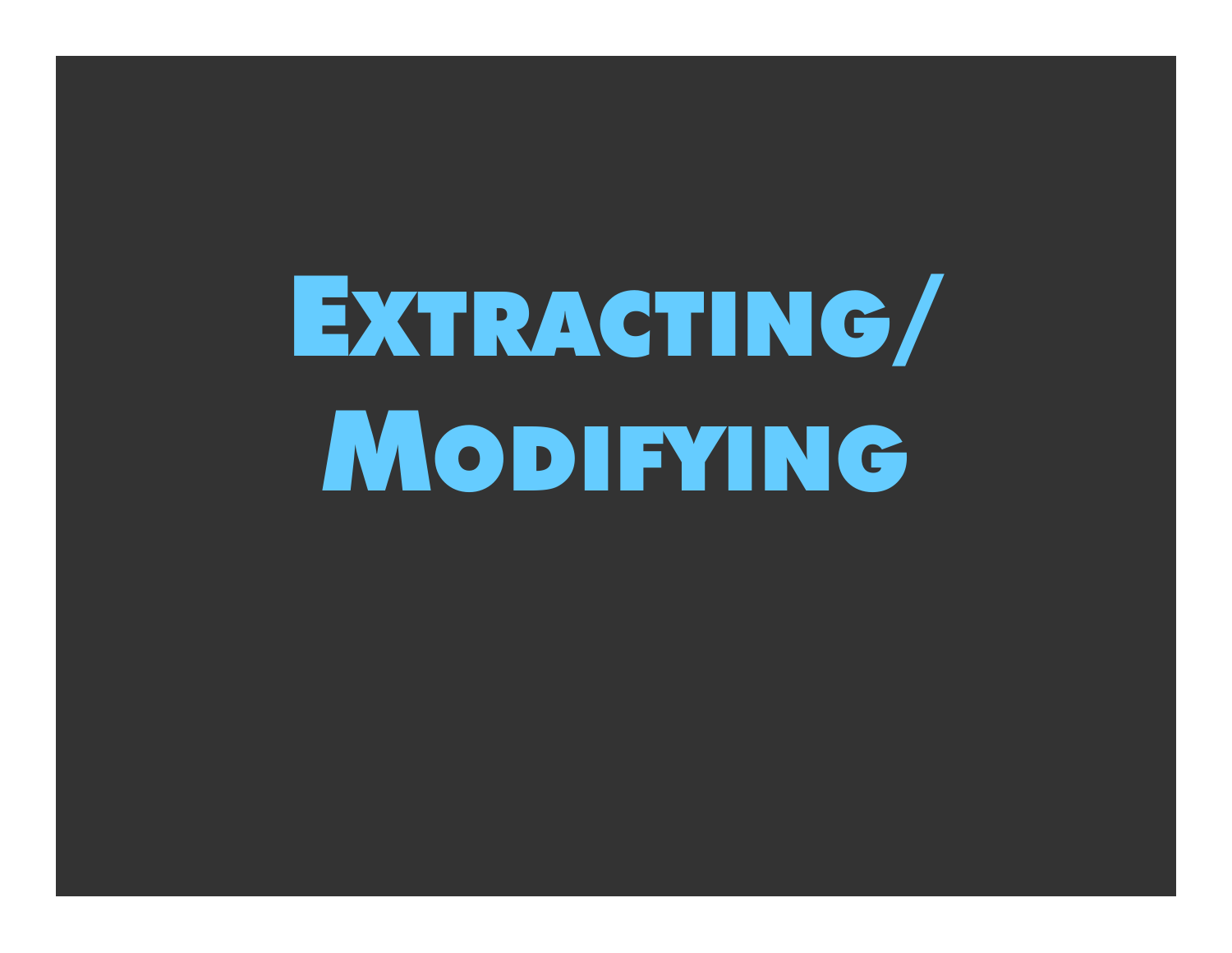

# **Extracting content**

#### Replacing the <modelName> air filter

- 1. Turn off the projector.
- 2. Locate the air filter cover on the <filterLoc> of the projector.
- 3. Unscrew the cover using a <ToolType> screwdriver.
- 4. Slide the filter out of the projector.
- 5. Insert the new <filterType> air filter.
- 6. Replace the screws.

| modelName  | Laser1       |
|------------|--------------|
| filterLoc  | left side    |
| toolType   | flat         |
| filterType | <b>AF100</b> |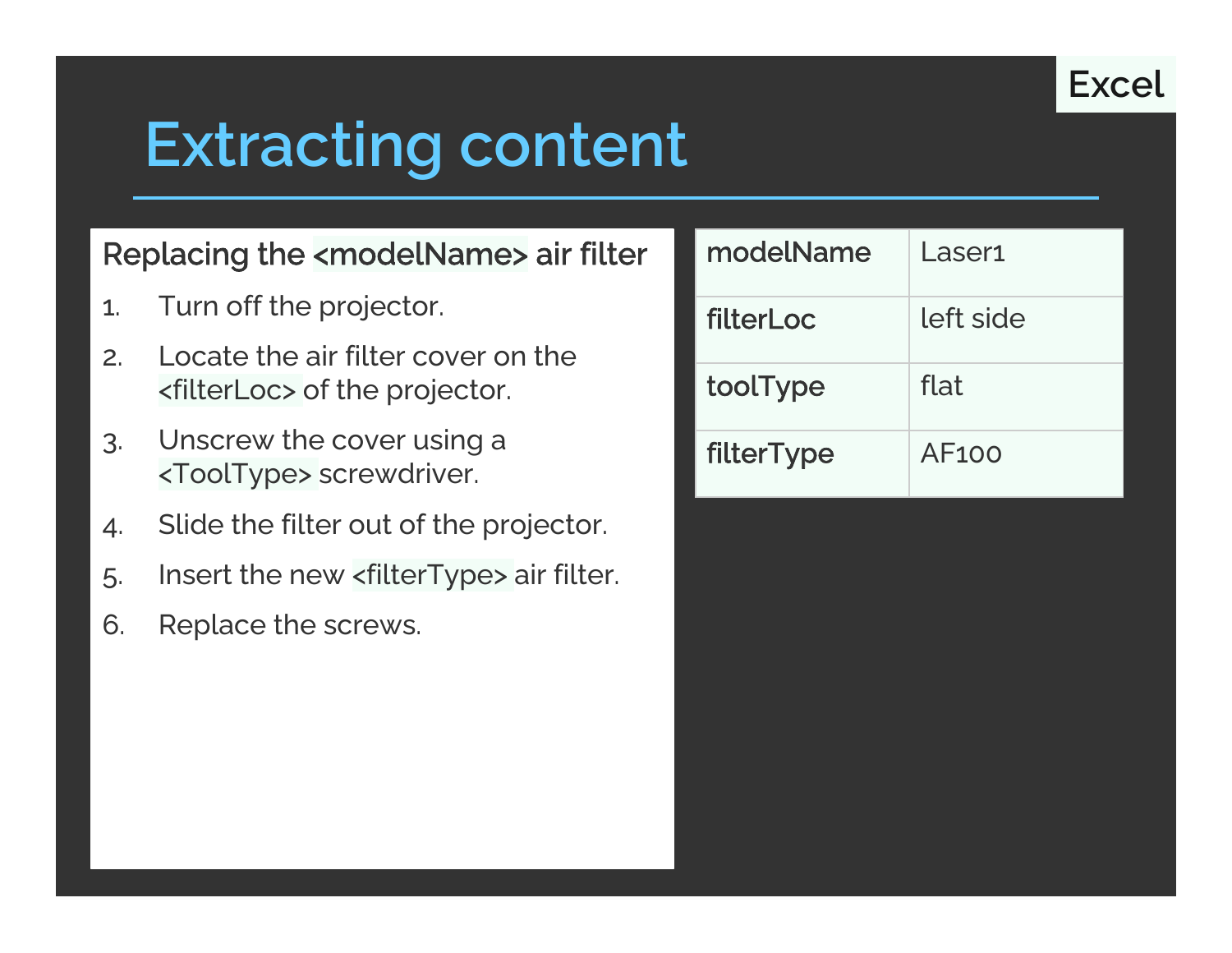

# **Extracting content**

#### Changing the Laser1 air filter

1. Turn off the projector.



2. Locate the air filter cover on the left side of the projector.



3. Unscrew the cover using a flat screwdriver.

TIP Use a magnetic tip screwdriver to avoid losing the small screws.

- 4. Slide the filter out of the projector.
- 5. Insert the new AF100 air filter.
- 6. Replace the screws.

#### Changing the Laser1 air filter

- 1. Turn off the projector.
- 2. Locate the air filter cover on the left side of the projector.
- 3. Unscrew the cover using a flat screwdriver.
- 4. Slide the filter out of the projector.
- 5. Insert the new AF100 air filter.
- 6.Replace the screws.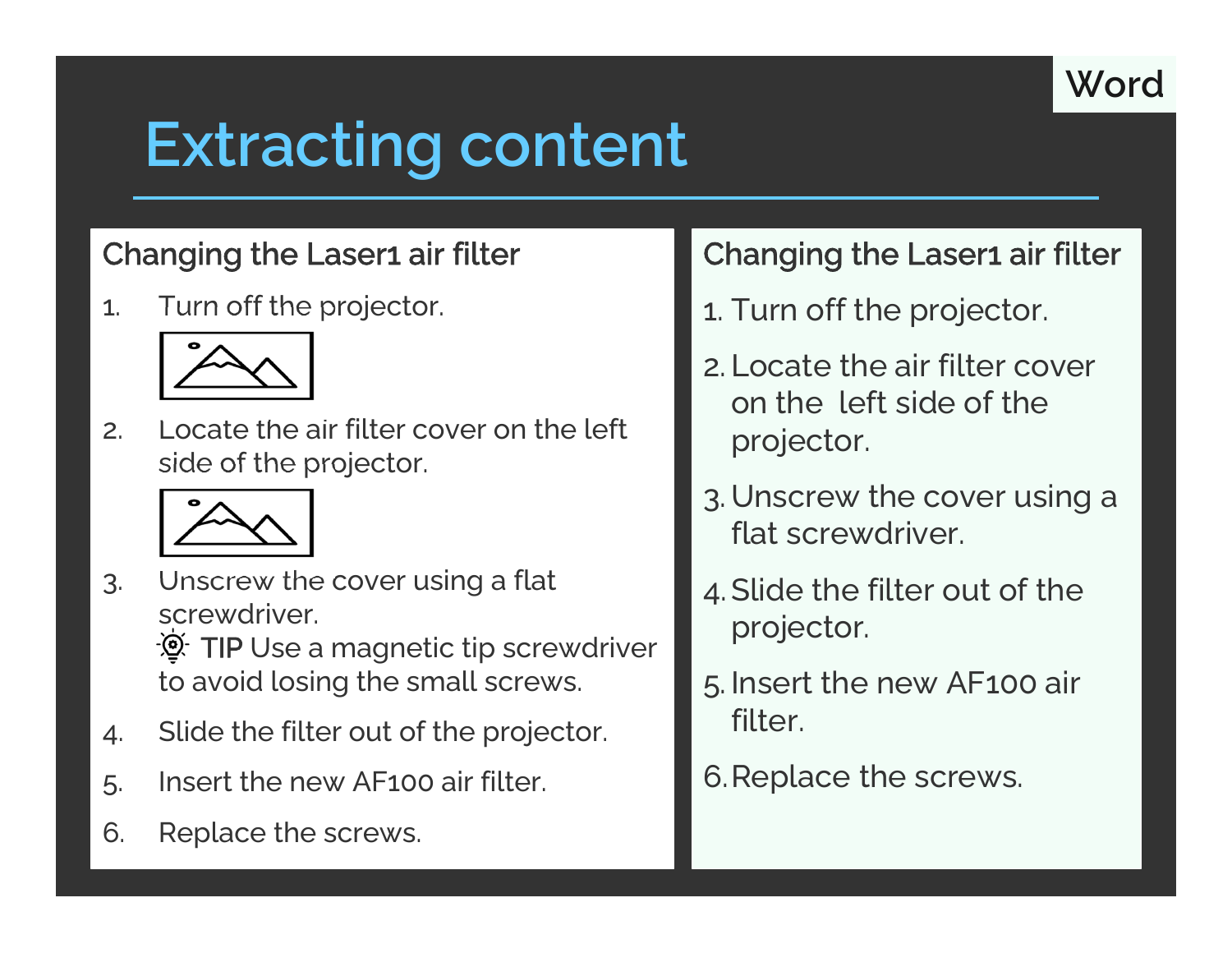# **Best Practices**

- $\mathbf C$ Local (and localhost) files vs remote
- • $\cdot$  Embedded vs extracting
- CORS
- Server side vs client side
- Filenames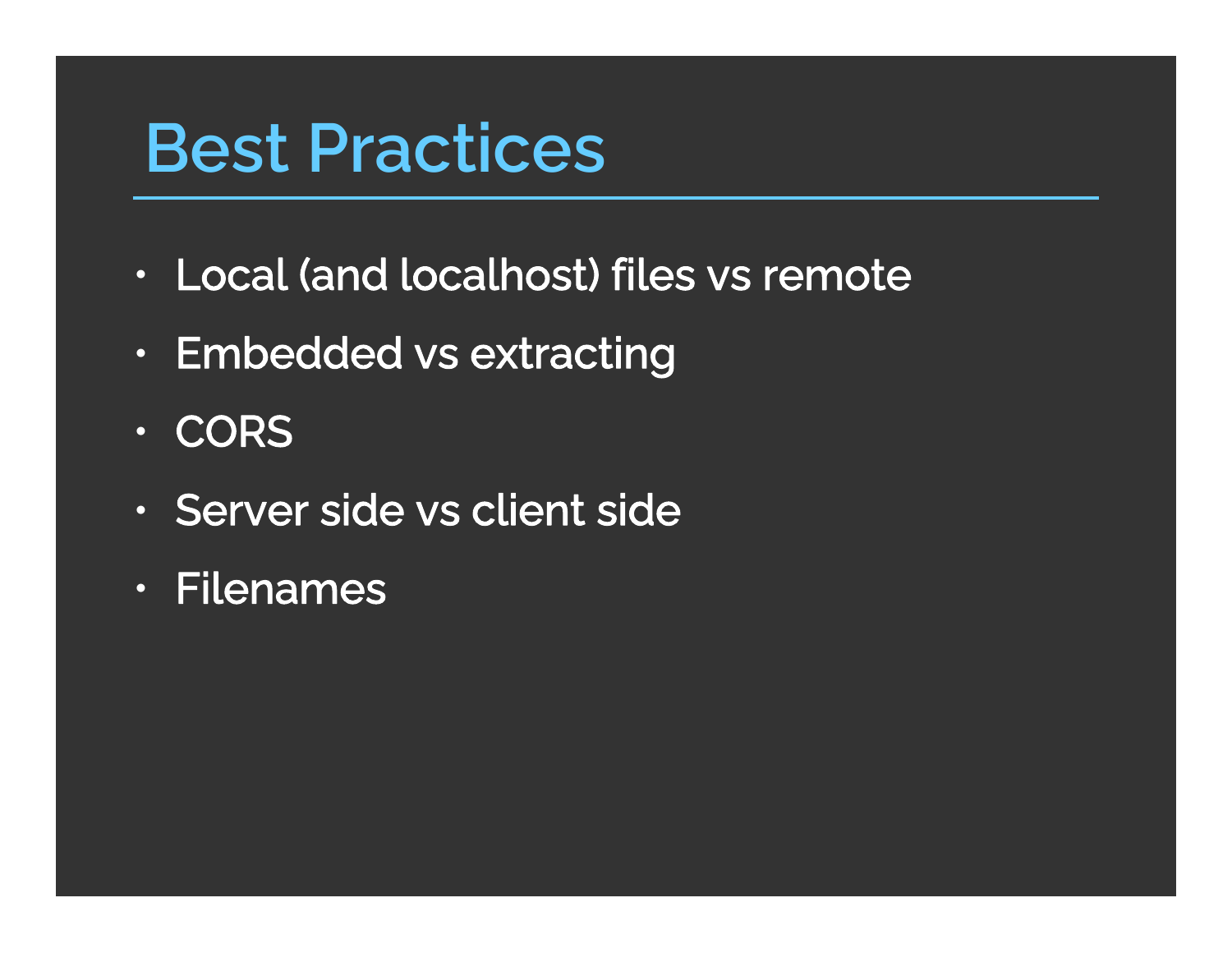### **Resources**

- • Embed OneDrive fileshttps://bit.ly/EmbedOneDrive
- Embed Google Drive files https://wcmshelp.ucsc.edu/advanced/embedding-google
- showdown.js http://showdownjs.com
- • pptx.js https://pptx.js.org
- • mammoth.js https://github.com/mwilliamson/mammoth.js
- • sheetjs.js https://sheetjs.com